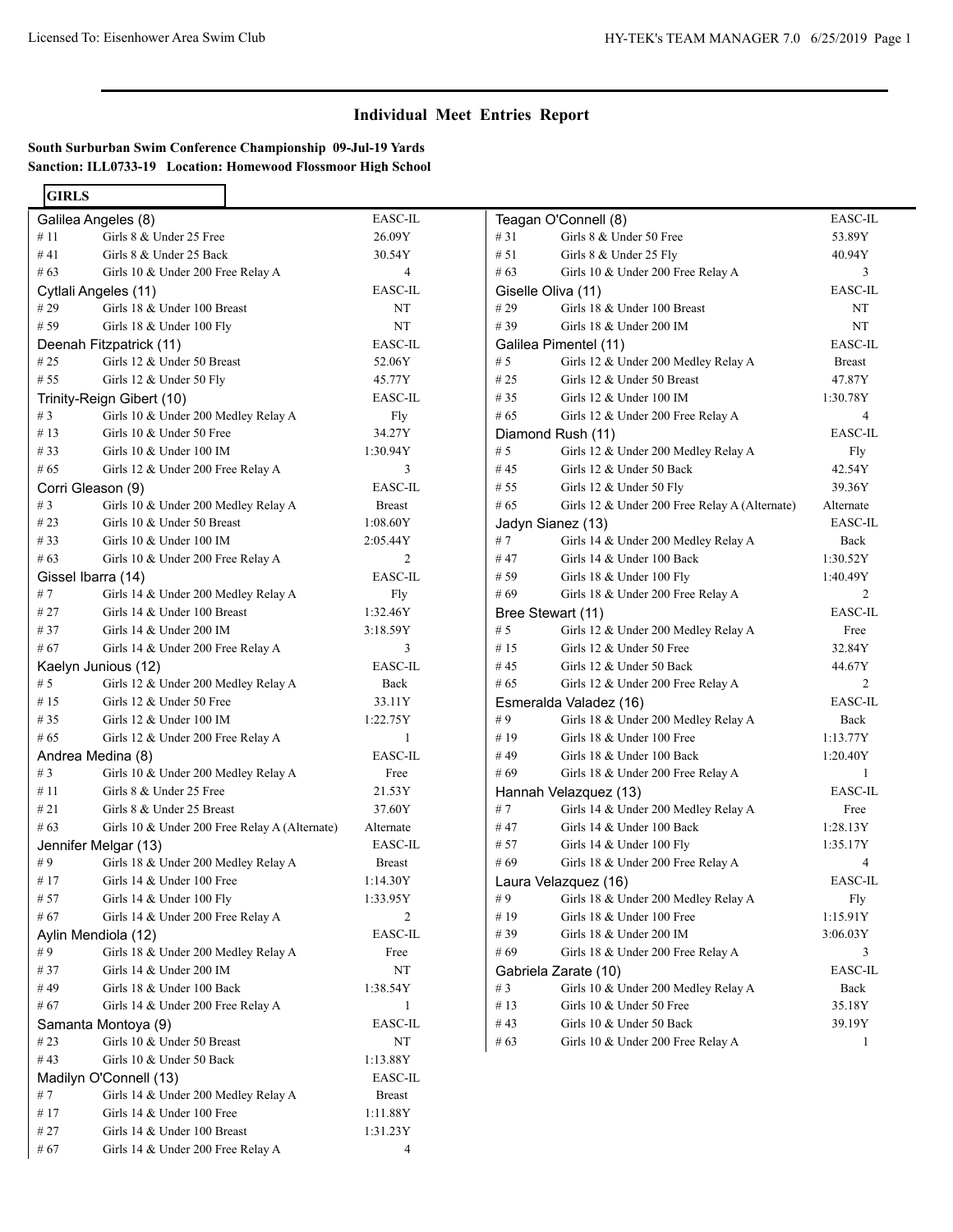## **Individual Meet Entries Report**

## **South Surburban Swim Conference Championship 09-Jul-19 Yards**

| <b>BOYS</b>        |                                                |                |
|--------------------|------------------------------------------------|----------------|
|                    | Timothy Abercrombie (9)                        | EASC-IL        |
| # 4                | Boys 10 & Under 200 Medley Relay A             | <b>Breast</b>  |
| # 24               | Boys 10 & Under 50 Breast                      | 46.56Y         |
| #44                | Boys 10 & Under 50 Back                        | 43.64Y         |
| # $64$             | Boys 10 & Under 200 Free Relay A               | 1              |
| David Carey (13)   |                                                | EASC-IL        |
| #8                 | Boys 14 & Under 200 Medley Relay A             | Back           |
| #18                | Boys 14 & Under 100 Free                       | 1:05.92Y       |
| # 48               | Boys 14 & Under 100 Back                       | 1:20.51Y       |
| #68                | Boys 14 & Under 200 Free Relay A               | 4              |
|                    | Nathaniel Cisneros (13)                        | EASC-IL        |
| # 8                | Boys 14 & Under 200 Medley Relay A             | Fly            |
| #18                | Boys 14 & Under 100 Free                       | 1:07.85Y       |
| # 58               | Boys 14 & Under 100 Fly                        | 1:28.09Y       |
| # 68               | Boys 14 & Under 200 Free Relay A               | 1              |
|                    | Ronald Hickey (16)                             | EASC-IL        |
| #10                | Boys 18 & Under 200 Medley Relay A             | Free           |
| # 20               | Boys 18 & Under 100 Free                       | 1:02.32Y       |
| #40                | Boys 18 & Under 200 IM                         | 2:52.91Y       |
| #70                | Boys 18 & Under 200 Free Relay A               | 1              |
|                    | Alexis Martinez (17)                           | EASC-IL        |
| #10                | Boys 18 & Under 200 Medley Relay A             | Back           |
| #70                | Boys 18 & Under 200 Free Relay A (Alternate)   | Alternate      |
|                    | Ruben Martinez (16)                            | EASC-IL        |
| #10                | Boys 18 & Under 200 Medley Relay A (Alternate) | Alternate      |
| # 50               | Boys 18 & Under 100 Back                       | 1:23.64Y       |
| # 60               | Boys 18 & Under 100 Fly                        | 1:43.24Y       |
| #70                | Boys 18 & Under 200 Free Relay A               | 3              |
|                    | Colin Montgomery (10)                          | EASC-IL        |
| # $4$              | Boys 10 & Under 200 Medley Relay A             | Free           |
| #14                | Boys 10 & Under 50 Free                        | 44.12Y         |
| # 26               | Boys 12 & Under 50 Breast                      | 1:27.00Y       |
| # $64$             | Boys 10 & Under 200 Free Relay A               | 3              |
|                    | Eduardo Pimentel (6)                           | EASC-IL        |
| #12                | Boys 8 & Under 25 Free                         | 37.04Y         |
| #42                | Boys 8 & Under 25 Back                         | 37.24Y         |
| Gabriel Ponce (12) |                                                | <b>EASC-IL</b> |
| # 6                | Boys 12 & Under 200 Medley Relay A             | Fly            |
| # 16               | Boys 12 & Under 50 Free                        | 35.48Y         |
| # 46               | Boys 12 & Under 50 Back                        | 45.85Y         |
| #68                | Boys 14 & Under 200 Free Relay A               | 2              |
| Aldo Ramirez (11)  |                                                | EASC-IL        |
| #6                 | Boys 12 & Under 200 Medley Relay A             | <b>Breast</b>  |
| # 16               | Boys 12 & Under 50 Free                        | 41.18Y         |
| # 26               | Boys 12 & Under 50 Breast                      | 55.31Y         |
| # 66               | Boys 12 & Under 200 Free Relay A               | 3              |
|                    | Christopher Rodriguez (11)                     | EASC-IL        |
| # 6                | Boys 12 & Under 200 Medley Relay A             | Free           |
| # 46               | Boys 12 & Under 50 Back                        | 1:09.68Y       |
| # 66               | Boys 12 & Under 200 Free Relay A               | 2              |
|                    | Victor Sahagun (16)                            | EASC-IL        |
| # 10               | Boys 18 & Under 200 Medley Relay A             | Fly            |
| # 20               | Boys 18 & Under 100 Free                       | 1:03.99Y       |
| # 50               | Boys 18 & Under 100 Back                       | 1:17.32Y       |

| #70    | Boys 18 & Under 200 Free Relay A   | $\overline{2}$ |
|--------|------------------------------------|----------------|
|        | Josiah Sianez (16)                 | EASC-IL        |
| #10    | Boys 18 & Under 200 Medley Relay A | <b>Breast</b>  |
| #30    | Boys 18 & Under 100 Breast         | 1:20.93Y       |
| #40    | Boys 18 & Under 200 IM             | 2:30.78Y       |
| #70    | Boys 18 & Under 200 Free Relay A   | $\overline{4}$ |
|        | Sha'Man Spann II (12)              | EASC-IL        |
| #8     | Boys 14 & Under 200 Medley Relay A | Free           |
| #36    | Boys 12 & Under 100 IM             | 1:42.08Y       |
| # 56   | Boys 12 & Under 50 Fly             | 42.50Y         |
| # 66   | Boys 12 & Under 200 Free Relay A   | 1              |
|        | Jordan Steen (10)                  | EASC-IL        |
| #6     | Boys 12 & Under 200 Medley Relay A | Back           |
| # 24   | Boys 10 & Under 50 Breast          | 1:09.10Y       |
| # 54   | Boys 10 & Under 50 Fly             | 1:00.50Y       |
| # 64   | Boys 10 & Under 200 Free Relay A   | 2              |
|        | Charles Stewart (10)               | EASC-IL        |
| #4     | Boys 10 & Under 200 Medley Relay A | Fly            |
| #14    | Boys 10 & Under 50 Free            | 29.21Y         |
| # 34   | Boys 10 & Under 100 IM             | 1:15.92Y       |
| # $64$ | Boys 10 & Under 200 Free Relay A   | $\overline{4}$ |
|        | Jonathan Stranc (9)                | EASC-IL        |
| #4     | Boys 10 & Under 200 Medley Relay A | Back           |
| #44    | Boys 10 & Under 50 Back            | 38.73Y         |
| #66    | Boys 12 & Under 200 Free Relay A   | $\overline{4}$ |
|        | Salvador Verduzco (14)             | EASC-IL        |
| #8     | Boys 14 & Under 200 Medley Relay A | <b>Breast</b>  |
| #28    | Boys 14 & Under 100 Breast         | 1:32.31Y       |
| # 38   | Boys 14 & Under 200 IM             | 2:53.89Y       |
| #68    | Boys 14 & Under 200 Free Relay A   | 3              |
|        |                                    |                |